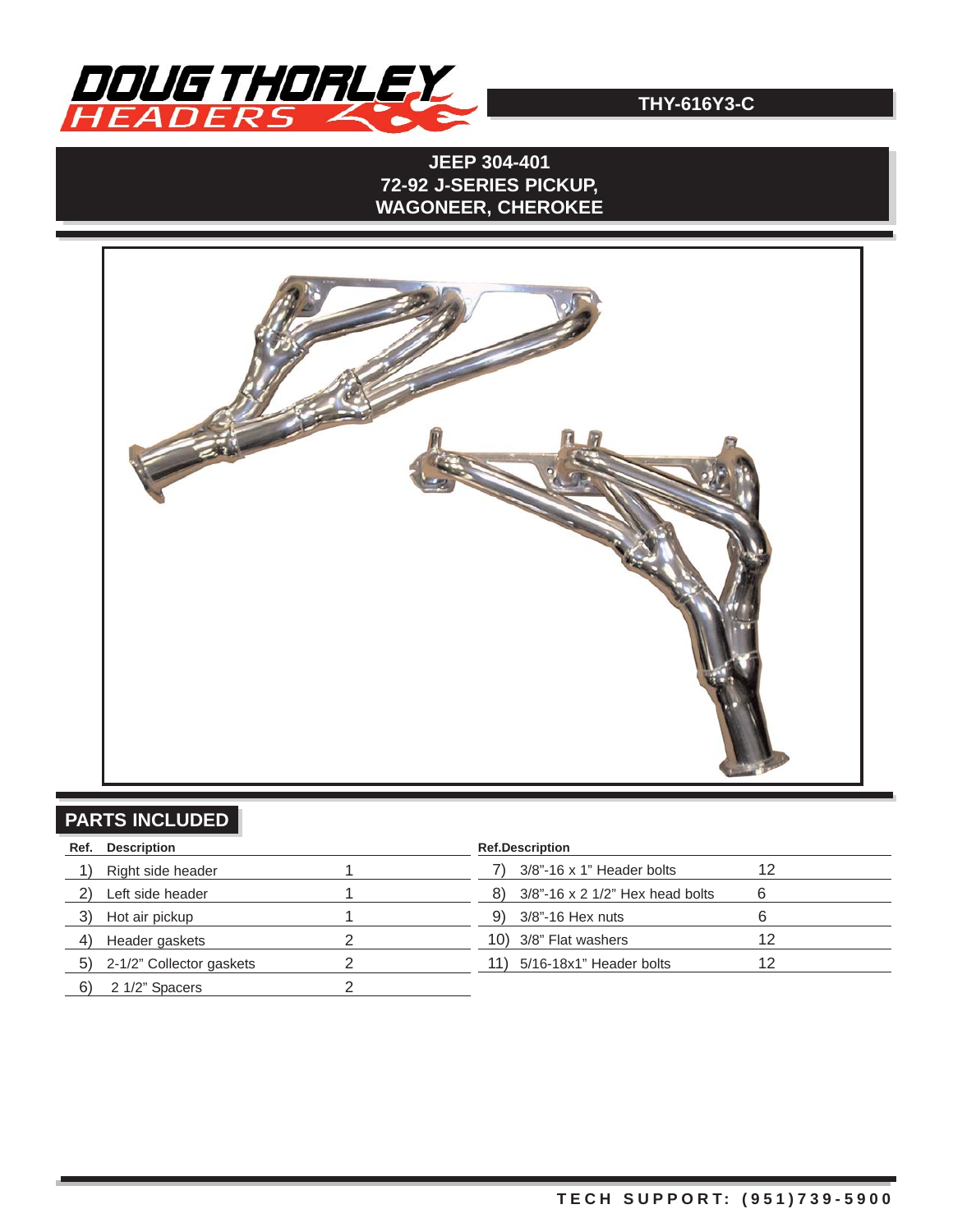### **JEEP 304-401 72-92 J-SERIES PICKUP, WAGONEER, CHEROKEE**

## **TOOLS REQUIRED**

|    | Ref. Description                                 | <b>Ref.Description</b>      |
|----|--------------------------------------------------|-----------------------------|
|    | Heating torch                                    | 9) 3/8", 7/16" Deep sockets |
| 2) | Mig welder                                       | 10) 15mm Deep socket        |
|    | 3) Cut-off saw                                   | 11) 5/8" Spark plug socket  |
| 4) | Sawzall                                          | 12) Ratchet and extensions  |
|    | 5) 3/8", 7/16", 9/16", 1/2", 3/4", 7/8" Wrenches | 13) Pliers                  |
| 6) | 10mm, 13mm Wrenches                              | 14) Crescent wrench         |
|    | 9/16" Line (flare nut) wrench                    | 15) Torque wrench           |
|    | 8) 5/16", 7/16", 1/2", 9/16" Sockets             | 16) Rust penetrant          |
|    | 9) 3/8", 7/16" Deep sockets                      |                             |

### **WARRANTY NOTES**

- 1) The utmost care is taken at Thorley Headers to maintain the highest standards of quality. However, Thorley Headers cannot control the installation of the product. For this reason, the Thorley Headers warranty covers only the replacement of the components - not the labor for the installation.
- 2) The use of any type of "header wrapping" voids the warranty. Using any sort of wrapping material on the headers destroys the tubing's ability to dissipate heat, causing very rapid deterioration of the metal and the subsequent failure of the headers.
- 3) Retain all paperwork pertaining to the purchase of your Thorley product. Save your receipt! **Your limited warranty is not valid without a receipt of purchase.**

## **LEGALITY NOTE**

The installation of headers onto any vehicle must be performed in accordance with all governmental regulations that might pertain to the particular vehicle receiving the headers. Please call your Thorley Headers distributor if there are any questions regarding the legality of the installation. **The Executive Order ("E.O.") number for this part number is D-540.**

#### **INSTALLATION NOTES**

- 1) It is important that you read the entire instruction sheet before initiating any installation.
- 2) Thorley headers are designed to fit only factory installed engine and transmission combinations. We cannot guarantee that Thorley headers will fit in the case of "engine swaps" or "transmission swaps".
- 3) Due to restricted room in the engine compartment, your headers may come close to certain body and chassis components. This is normal for an installation of this type. However, a careful inspection must be completed to insure that the distances and placement are reasonable and logical, especially with regard to electrical, fuel, and brake components.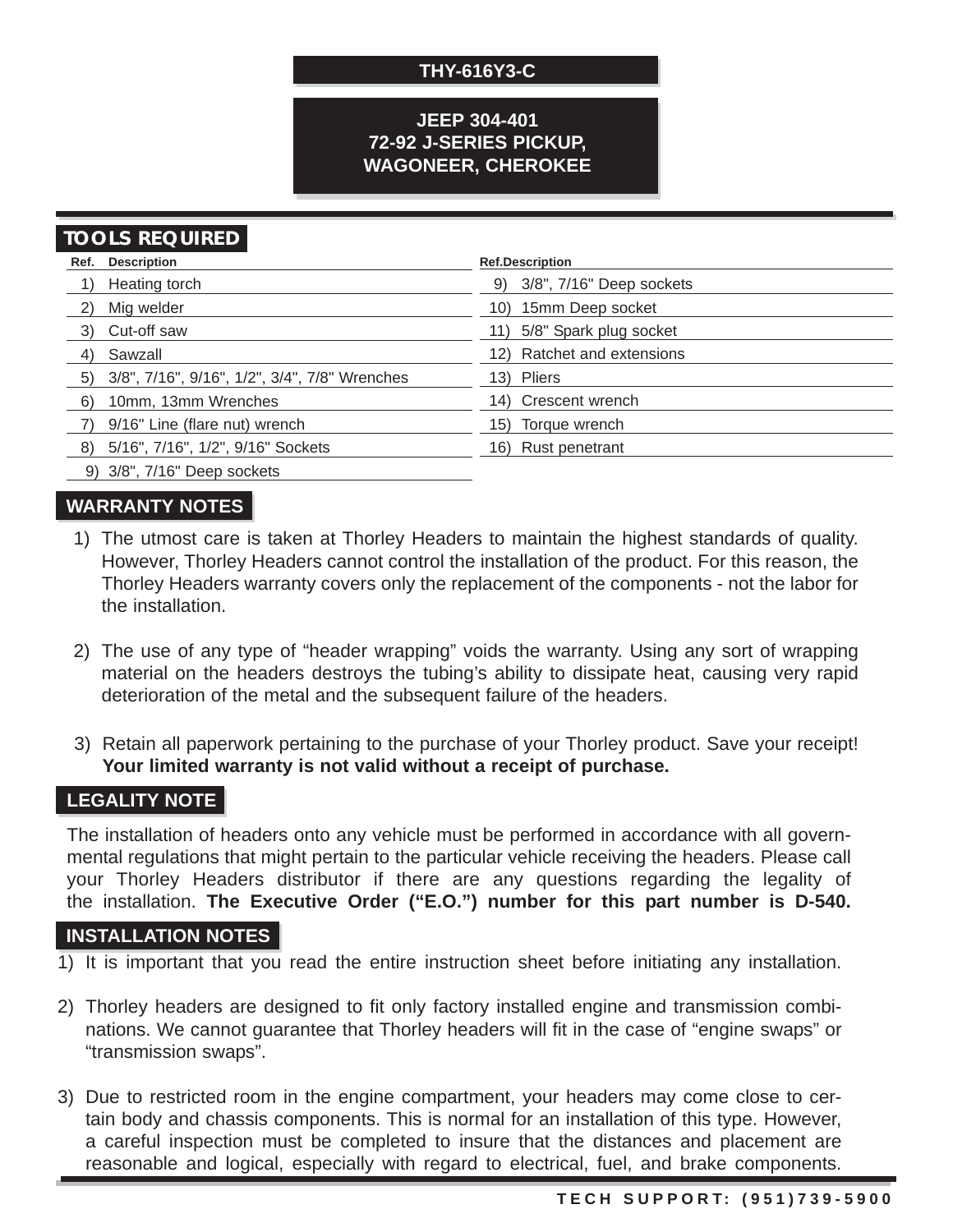#### **JEEP 304-401 72-92 J-SERIES PICKUP, WAGONEER, CHEROKEE**

## **INSTALLATION NOTES**

- 4) Because of the requirement to raise the engine to facillitate header installation, the engine mounts should be carefully inspected at that point of the installation. It is highly recommended that questionable or deteriorated engine mounts be replaced during the installation of the headers. In some cases, the engine mounts need to be loosened and repositioned to provide optimum header clearance from some components.
- 5) Because of car-to-car variations, Thorley Headers strongly recommends that these headers be installed by a competent exhaust shop that has welding and fabrication capabilities.

### **INSTALLATION PROCEDURES**

**WARNING!** - Do not rely on bumper jacks or chassis jacks for support during header installation. The subject vehicle should be raised and supported with jacking equipment and jackstands or ramps intended for undercarriage auto maintenance. It is extremely dangerous to work under an improperly raised and/or supported vehicle.

**WARNING!** - Make certain there is ample clearance around components such as brake lines, brake proportioning valves, fuel lines, hoses and pumps, and electrical components and wires. In some cases it may be necessary to relocate items that may be adversely affected by exhaust system heat.

**NOTE:** These procedures are documented on factory standard-equipped vehicles with original configuration compliance. Any modification of the subject vehicle may dictate modification to these procedures.

- 1) Disconnect the battery.
- 2) Raise the front of the vehicle approximately 24 inches and support it with jack stands or other suitable supports. (**WARNING!** - Do not rely on bumper jacks or chassis jacks for support during header installation. The subject vehicle should be raised and supported with jacking equipment and jackstands or ramps intended for undercarriage auto maintenance. It is extremely dangerous to work under an improperly raised and/or supported vehicle.)
- 3) Disconnect the hot air pickup from the air filter. Remove the air filter assembly.
- 4) Remove the spark plug wires and the spark plugs.
- 5) Spray all exhaust system-related fasteners with a liberal amount of rust penetrant and allow to soak to prevent possible breakage of bolts.
- 6) Remove the engine oil dipstick support bracket from the driver side valve cover and carefully remove the dipstick tube from the side of the block.